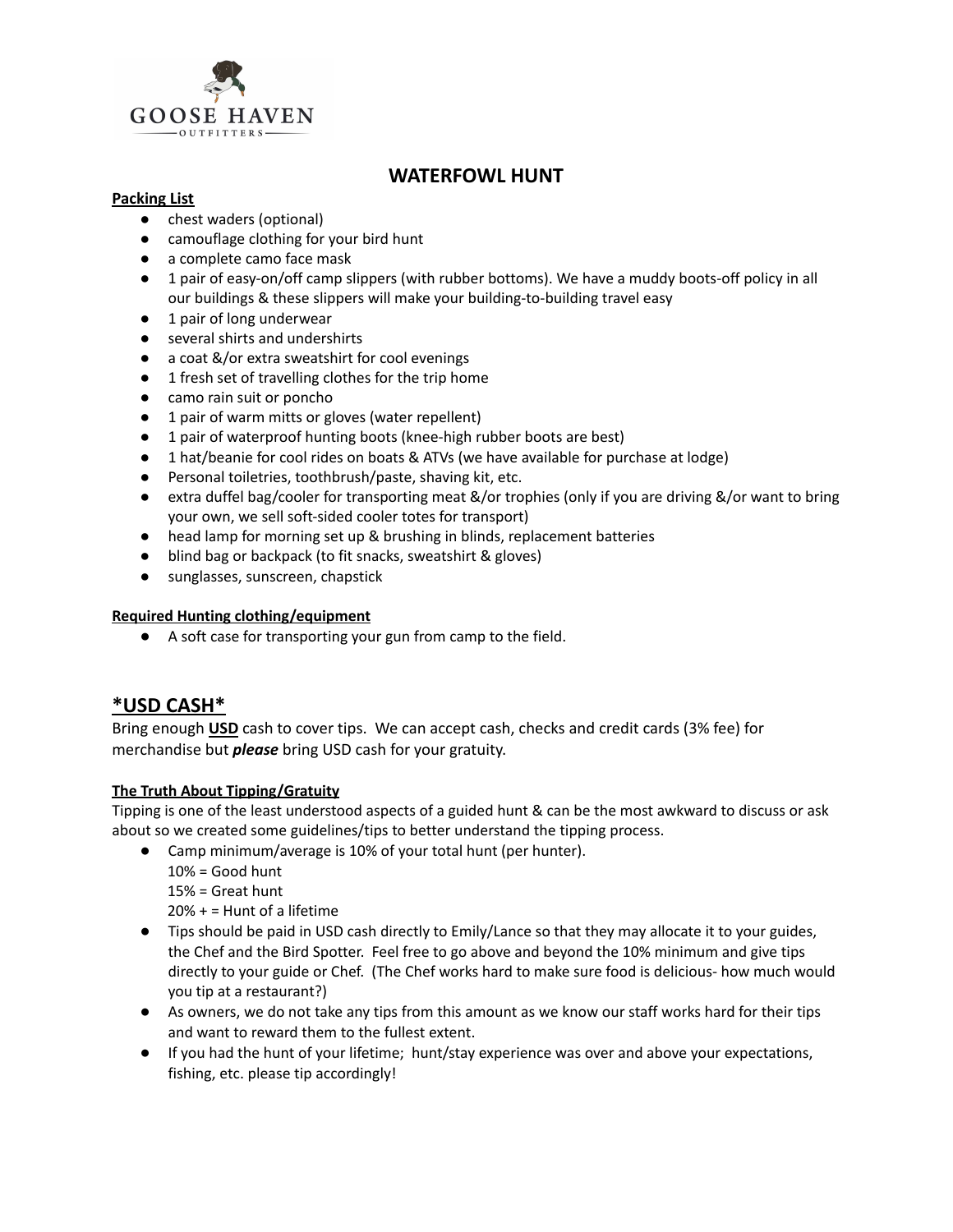

- Tips should be forthcoming whether or not any animals were taken-provided the guide did his/her best to find said animals. It isn't the guide's fault if it is a slow hunting week.
- If you tip lower than is customary, we take it to mean you are unhappy with your experience and do not plan to re-book with us.

### **Passports**

**ALL VISITORS TO CANADA HAVE TO HAVE A VALID PASSPORT. HAVE YOUR PASSPORT WITH YOU WHEN YOU GET TO THE AIRPORT AND DO NOT ATTEMPT TO BRING INTO CANADA MORE ALCOHOL OR TOBACCO PRODUCTS THAN YOU ARE ALLOWED.**

**IF YOU HAVE A CRIMINAL RECORD, EVEN A DUI, YOU MAY BE REFUSED ENTRY. IF SO CONTACT CANADA BORDER CROSSING SERVICES 1-800-438-7020 OR VISIT https://www.cbsa-asfc.gc.ca/travel-voyage**

### **Guns, Ammunition, Hunting laws & Regulations**

- Handguns are illegal. Don't bring them!
- Declare all firearms to a border services officer with your 'Non-Resident Firearm Declaration Form' when you arrive at the border and answer all questions truthfully.
- Non-Resident Firearm Declaration Form (form RCMP 5589) is required along with a nominal fee. – The declaration form should be filled out prior to arrival at the point of entry, in order to save time.

However, it *should not be signed* before arriving at the entry point, as a Canada Border Services Agency (CBSA) customs officer must witness the signature.

- Once the declaration has been confirmed by the CBSA customs officer, it acts as a licence for the owner and it is valid for 60 days.
- If you are interested in pre-processing your firearm prior to entering Canada as a non-resident hunter, contact your localCBSA. It is advisable to start the process early.
- Note: Muzzleloader hunters cannot fly with black powder. You can buy it at Cabelas/local Co-op

### **Hotels**

Typically our waterfowl hunters plan their travels to stay in Saskatoon or Edmonton a night prior to arrival and a night after your departure.

If your travel plans involve a stay in Saskatoon we would recommend the following properties.

- The Saskatoon Inn (306) 242-1440 www.saskatoon.com
- The Sandman Hotel (306) 477-4844 www.sandmanhotels.com
- Travelodge 1 -800-255-3050 or (306) 242-8881 www.travelodgesaskatoon.com
- \*Ask for their outfitter rate under the name of 'Safari River/Goose Haven'

These hotels are hunter friendly & provide freezer space for travel home

### **Flights**

You can fly into:

- **Saskatoon Airport YXE** John G. Diefenbaker International Airport (approx 3 hours & 30 min from lodge)
- **● Edmonton International Airport YEG** (approx 5 hours from lodge)
- Meadow Lake Airport YLJ (Personal planes only) (approx 30 min from lodge)
- It is a good idea to confirm your flight the night before your departure. This can usually be done online or by phone.